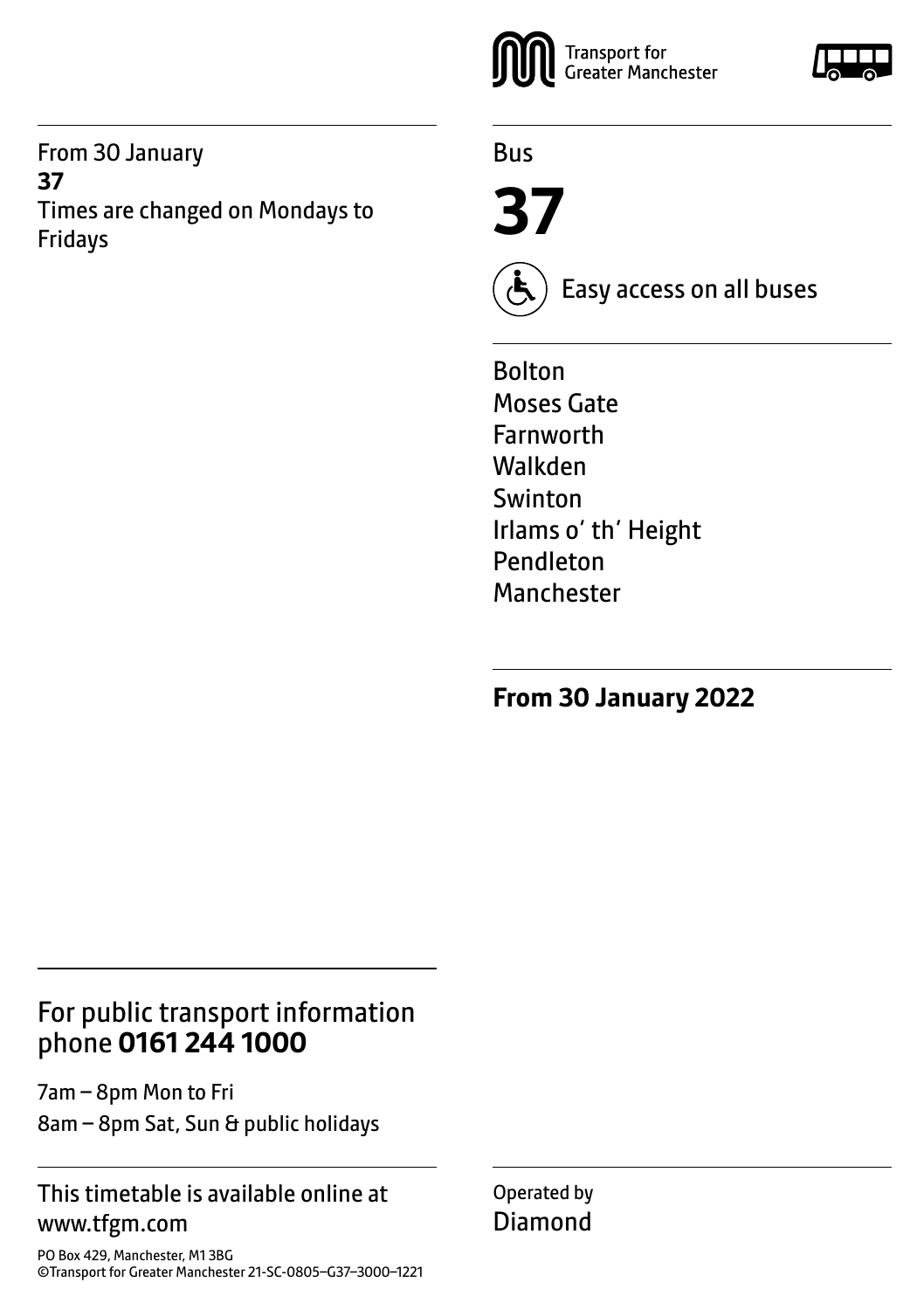# Additional information

# Alternative format

To ask for leaflets to be sent to you, or to request large print, Braille or recorded information phone 0161 244 1000 or visit www.tfgm.com

# Easy access on buses



 Journeys run with low floor buses have no steps at the entrance, making getting on and off easier. Where shown, low floor buses have a ramp for access and a dedicated space for wheelchairs and pushchairs inside the bus. The bus operator will always try to provide easy access services where these services are scheduled to run.

# Using this timetable

Timetables show the direction of travel, bus numbers and the days of the week. Main stops on the route are listed on the left. Where no time is shown against a particular stop, the bus does not stop there on that journey. Check any letters which are shown in the timetable against the key at the bottom of the page.

# Where to find information about service changes

www.tfgm.com Bus station posters Leaflets from outlets.

# Tickets and information

Bus companies offer a range of tickets for use on their own buses. For travel on any service in the County, use System One tickets, including DaySaver. Travelshops provide tickets, information and journey planning advice on buses, trains and trams for work and pleasure.

# Using the 24 hour clock

Times are shown in four figures. The first two are the hour and the last two are the minutes.

0753 is 53 minutes past 7am 1953 is 53 minutes past 7pm



# Operator details

#### **Diamond** Weston Street Bolton BL3 2AW Telephone 01204 937535 Email comments@diamondbusnorthwest.co.uk www.diamondbuses.com

### **Travelshops**

#### **Bolton Interchange**

Mon to Fri 7am to 5.30pm Saturday 8am to 5.30pm Sunday\* Closed

#### **Manchester Shudehill Interchange**

Mon to Sat 7am to 6pm Sunday Closed Public hols 10am to 1.45pm and 2.30pm to 5.30pm

\*Including public holidays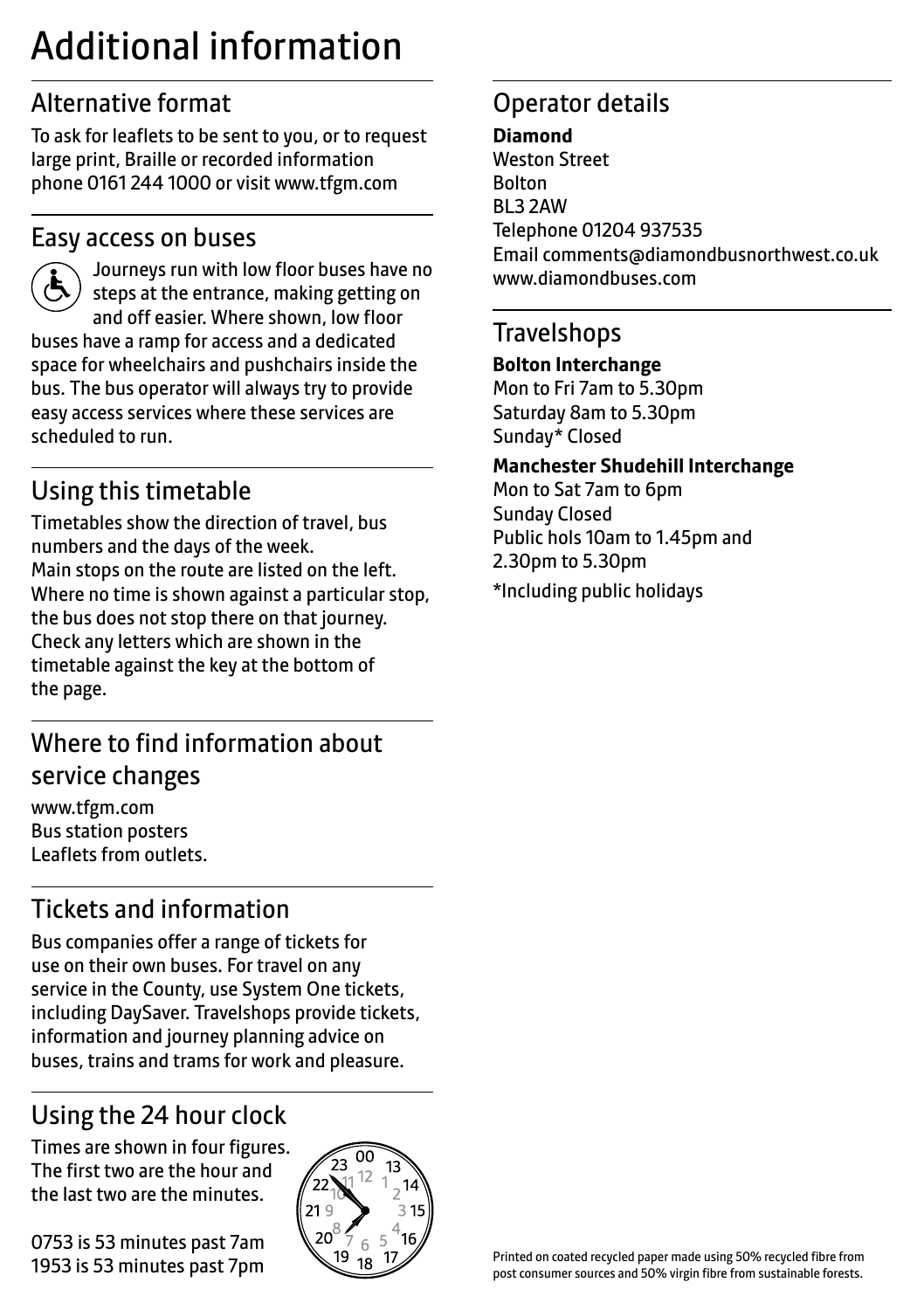| Bolton, Interchange                   |      |      | 0534  | 0557 | 0608 | 0620 | 0632      | 0645 | 0657 | 0709 | 0717 | 0723      | 0735 | 0747      | 0759 | 0811 | 0823 | 0835 | 0856 |
|---------------------------------------|------|------|-------|------|------|------|-----------|------|------|------|------|-----------|------|-----------|------|------|------|------|------|
| Farnworth, Church Road                | 0455 | 0523 | 0545  | 0609 | 0621 | 0633 | 0647      | 0700 | 0712 | 0724 | 0733 | 0739      | 0751 | 0803      | 0815 | 0827 | 0839 | 0851 | 0911 |
| Walkden, Stocks Hotel                 | 0503 | 0531 | 0556  | 0620 | 0632 | 0644 | 0658      | 0711 | 0723 | 0735 | 0747 | 0753      | 0805 | 0817      | 0829 | 0841 | 0853 | 0905 | 0923 |
| Swinton, Civic Centre                 | 0511 | 0539 | 0606  | 0630 | 0643 | 0655 | 0709      | 0722 | 0734 | 0746 | 0758 | 0804      | 0816 | 0828      | 0840 | 0852 | 0904 | 0915 | 0932 |
| <b>Salford Shopping Centre</b>        | 0523 | 0551 | 0619  | 0643 | 0657 | 0709 | 0724      | 0738 | 0749 | 0801 | 0814 | 0820      | 0832 | 0844      | 0856 | 0908 | 0920 | 0930 | 0947 |
| Manchester, Piccadilly Gardens        | 0535 | 0603 | 0636  | 0700 | 0716 | 0729 | 0744 0758 |      | 0811 | 0823 |      | 0836 0842 | 0854 | 0906 0918 |      | 0930 | 0942 | 0950 | 1007 |
|                                       |      |      |       |      |      |      |           |      |      |      |      |           |      |           |      |      |      |      |      |
| Bolton, Interchange                   | 0908 | 0923 | and   | 1323 | 1335 | 1347 | 1359      | 1411 | 1423 | 1435 | 1447 | 1458      | 1510 | 1522      | 1535 | 1547 | 1559 | 1614 | 1629 |
| Farnworth, Church Road                | 0923 | 0936 | every | 1336 | 1348 | 1400 | 1412      | 1424 | 1436 | 1448 | 1502 | 1513      | 1526 | 1538      | 1552 | 1604 | 1618 | 1633 | 1648 |
| Walkden, Stocks Hotel                 | 0935 | 0947 | 12    | 1347 | 1359 | 1411 | 1423      | 1435 | 1447 | 1459 | 1514 | 1525      | 1540 | 1553      | 1607 | 1619 | 1633 | 1648 | 1704 |
| Swinton, Civic Centre                 | 0944 | 0956 | mins  | 1356 | 1408 | 1420 | 1432      | 1444 | 1456 | 1509 | 1524 | 1535      | 1550 | 1603      | 1617 | 1629 | 1643 | 1658 | 1714 |
| <b>Salford Shopping Centre</b>        | 0959 | 1011 | until | 1411 | 1423 | 1435 | 1447      | 1459 | 1511 | 1524 | 1540 | 1551      | 1606 | 1619      | 1633 | 1645 | 1659 | 1714 | 1730 |
| Manchester, Piccadilly Gardens        | 1019 | 1031 |       | 1431 | 1444 | 1456 | 1508      | 1520 | 1532 | 1547 | 1601 | 1612      | 1627 | 1640      | 1654 | 1706 | 1720 | 1735 | 1751 |
|                                       |      |      |       |      |      |      |           |      |      |      |      |           |      |           |      |      |      |      |      |
| Bolton, Interchange                   | 1638 | 1652 | 1705  | 1721 | 1737 | 1750 | 1813      | 1845 | 1910 | 1940 | 2010 | 2040      | 2110 | 2140      | 2210 | 2240 | 2310 |      |      |
| Farnworth, Church Road                | 1657 | 1711 | 1724  | 1737 | 1752 | 1805 | 1828      | 1857 | 1922 | 1952 | 2022 | 2050      | 2120 | 2150      | 2220 | 2250 | 2320 |      |      |
| Walkden, Stocks Hotel                 | 1712 | 1726 | 1739  | 1753 | 1804 | 1817 | 1840      | 1906 | 1931 | 2001 | 2031 | 2101      | 2131 | 2201      | 2231 | 2301 | 2331 |      |      |
| Swinton, Civic Centre                 | 1722 | 1736 | 1749  | 1802 | 1814 | 1826 | 1849      | 1914 | 1939 | 2009 | 2039 | 2109      | 2139 | 2209      | 2239 | 2309 |      |      |      |
| <b>Salford Shopping Centre</b>        | 1739 | 1753 | 1806  | 1817 | 1828 | 1840 | 1903      | 1928 | 1953 | 2023 | 2053 | 2123      | 2151 | 2221      | 2251 | 2321 |      |      |      |
| <b>Manchester, Piccadilly Gardens</b> | 1800 | 1814 | 1827  | 1837 | 1848 | 1858 | 1917      | 1942 | 2007 | 2037 | 2107 | 2137      | 2205 | 2235      | 2305 | 2335 |      |      |      |

### Mondays to Fridays

& - All bus 37 journeys are run using easy access buses. See inside front cover of this leaflet for details

**Summer times:** between mid July and early September, some timetables will be different. Check www.tfgm.com for details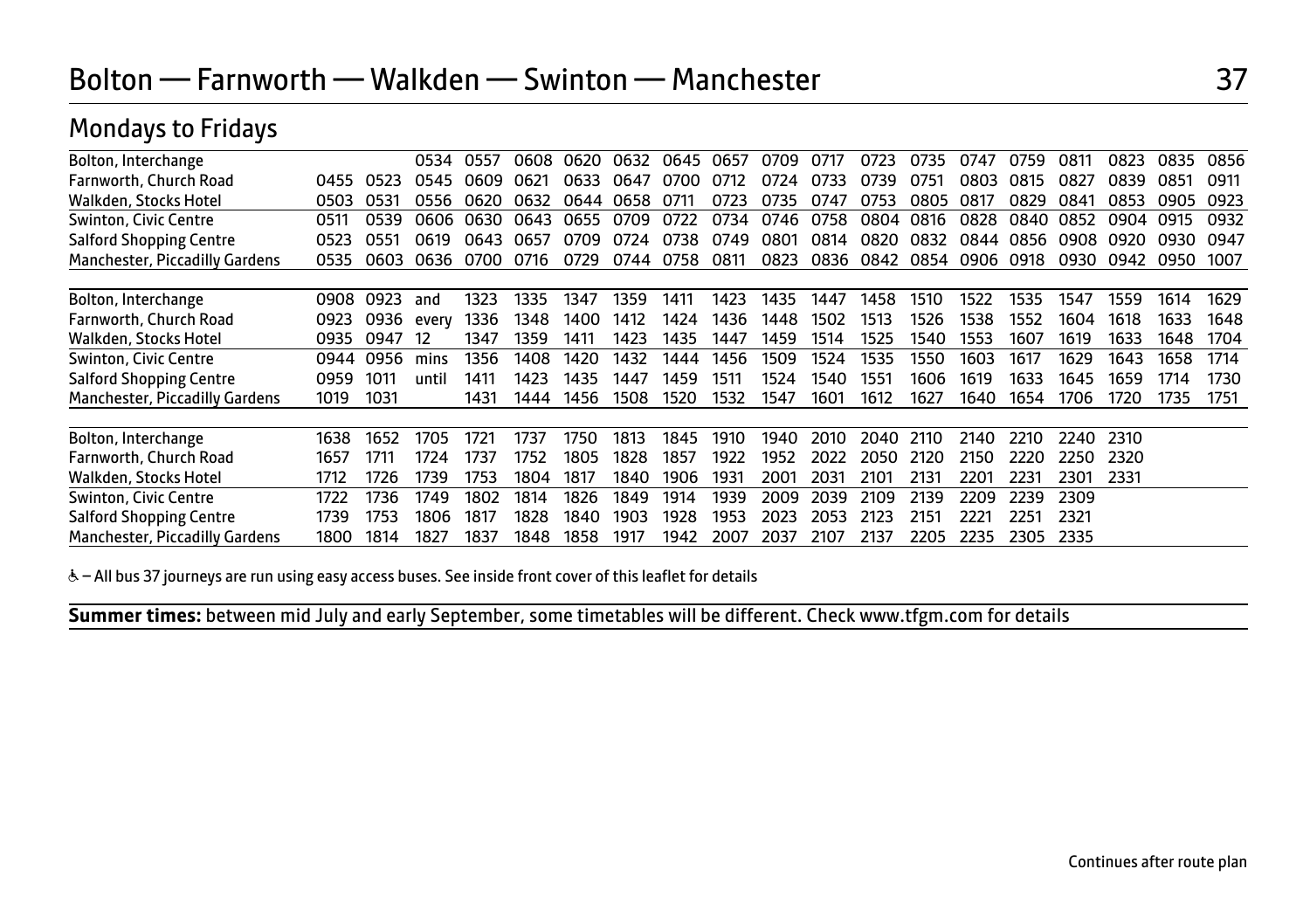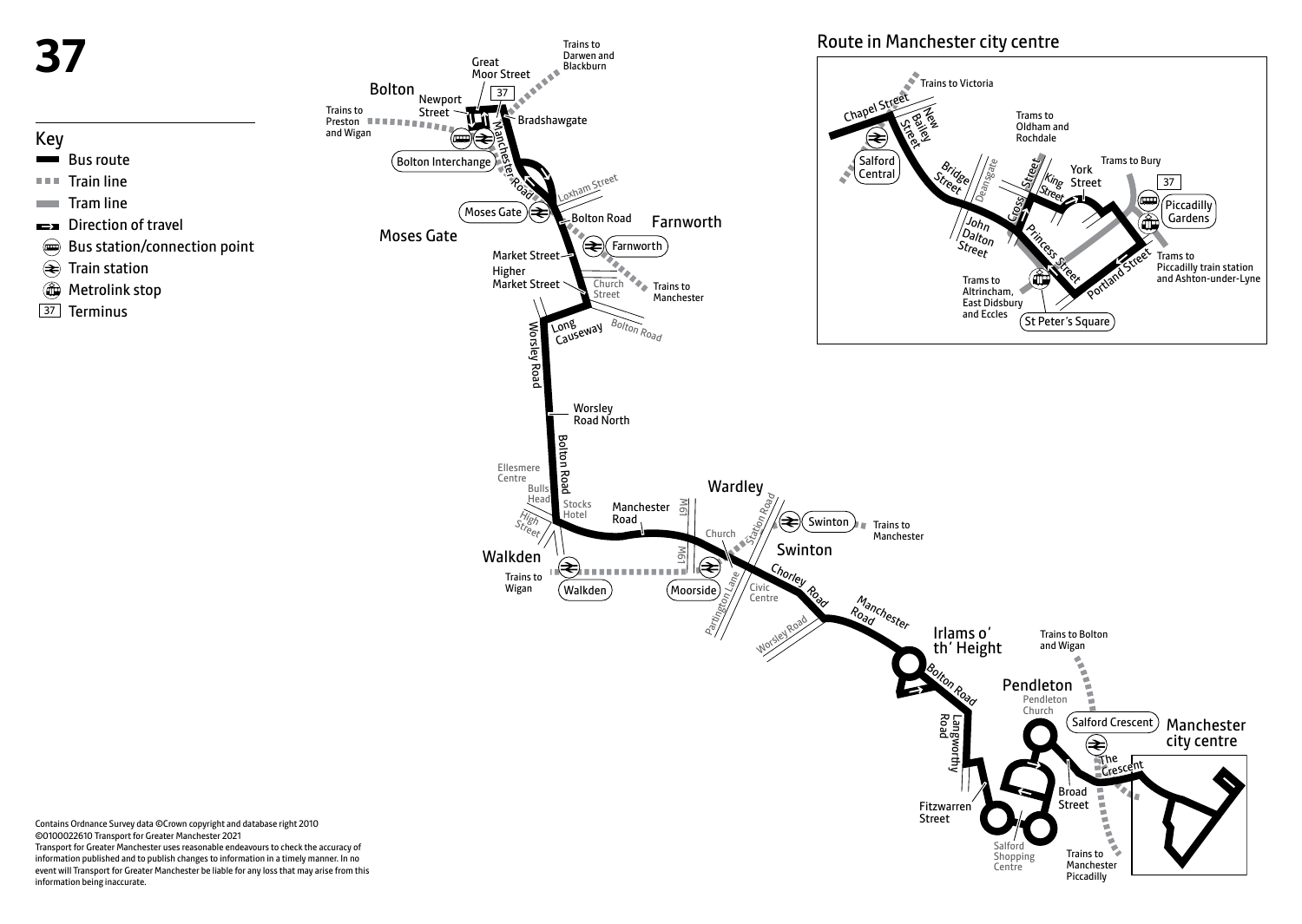# **Saturdays**

| Bolton, Interchange            | 0544 | 0614 | 0643 0713           |           | 0731            | 0749 | and   | 0909 | 0926      | 0947 | and   | 1711 | 1727 | 1747 | 1807 | 1828 | 1850 | 1910 | 1940 |
|--------------------------------|------|------|---------------------|-----------|-----------------|------|-------|------|-----------|------|-------|------|------|------|------|------|------|------|------|
| Farnworth, Church Road         |      |      | 0554 0624 0654 0724 |           | 0743 0802 every |      |       | 0922 | 0939 1000 |      | every | 1724 | 1740 | 1800 | 1820 | 1840 | 1900 | 1920 | 1950 |
| Walkden, Stocks Hotel          | 0603 | 0633 | 0703                | 0733      | 0753            | 0813 | -20   | 0933 | 0950      | 1011 | 12    | 1735 | 1751 | 1811 | 1831 | 1851 | 1911 | 1931 | 2001 |
| Swinton, Civic Centre          | 0611 | 0641 | 0711                | 0741      | 0802            | 0822 | mins  | 0942 | 0959      | 1020 | mins  | 1744 | 1800 | 1820 | 1840 | 1900 | 1920 | 1940 | 2010 |
| <b>Salford Shopping Centre</b> | 0625 | 0655 | 0725                | 0755      | 0817            | 0837 | until | 0957 | 1014      | 1035 | until | 1759 | 1815 | 1833 | 1853 | 1913 | 1933 | 1953 | 2023 |
| Manchester, Piccadilly Gardens | 0640 | 0710 |                     | 0740 0810 | 0837            | 0857 |       | 1017 | 1034      | 1055 |       | 1819 | 1833 | 1849 | 1907 | 1927 | 1947 | 2007 | 2037 |
| Bolton, Interchange            | 2010 | 2040 | and                 | 2240 2310 |                 |      |       |      |           |      |       |      |      |      |      |      |      |      |      |
| Farnworth, Church Road         | 2020 | 2050 | every               | 2250      | 2320            |      |       |      |           |      |       |      |      |      |      |      |      |      |      |
| Walkden, Stocks Hotel          | 2031 | 2101 | 30                  | 2301      | 2331            |      |       |      |           |      |       |      |      |      |      |      |      |      |      |
| Swinton, Civic Centre          | 2040 | 2109 | mins                | 2309      |                 |      |       |      |           |      |       |      |      |      |      |      |      |      |      |
| <b>Salford Shopping Centre</b> | 2053 | 2121 | until               | 2321      |                 |      |       |      |           |      |       |      |      |      |      |      |      |      |      |
| Manchester, Piccadilly Gardens | 2107 | 2135 |                     | 2335      |                 |      |       |      |           |      |       |      |      |      |      |      |      |      |      |

### Sundays and public holidays (except Christmas and New Year period)

| Bolton, Interchange            |  |  |  |  |  |                                                                   | 0810 0840 0910 0940 1009 and 2009 2039 2110 2140 2210 2240 2310     |  |
|--------------------------------|--|--|--|--|--|-------------------------------------------------------------------|---------------------------------------------------------------------|--|
| Farnworth, Church Road         |  |  |  |  |  |                                                                   | 0820 0850 0920 0950 1023 every 2023 2053 2122 2152 2222 2252 2322   |  |
| Walkden, Stocks Hotel          |  |  |  |  |  |                                                                   | 0800 0829 0859 0928 0959 1032 30 2032 2102 2131 2201 2231 2301 2331 |  |
| Swinton, Civic Centre          |  |  |  |  |  | 0808 0837 0907 0937 1007 1041 mins 2041 2111 2139 2209 2239 2309  |                                                                     |  |
| <b>Salford Shopping Centre</b> |  |  |  |  |  | 0820 0849 0919 0949 1019 1056 until 2056 2126 2151 2221 2251 2321 |                                                                     |  |
| Manchester, Piccadilly Gardens |  |  |  |  |  |                                                                   |                                                                     |  |

For details of buses during the Christmas and New Year period, please phone 0161 244 1000

& - All bus 37 journeys are run using easy access buses. See inside front cover of this leaflet for details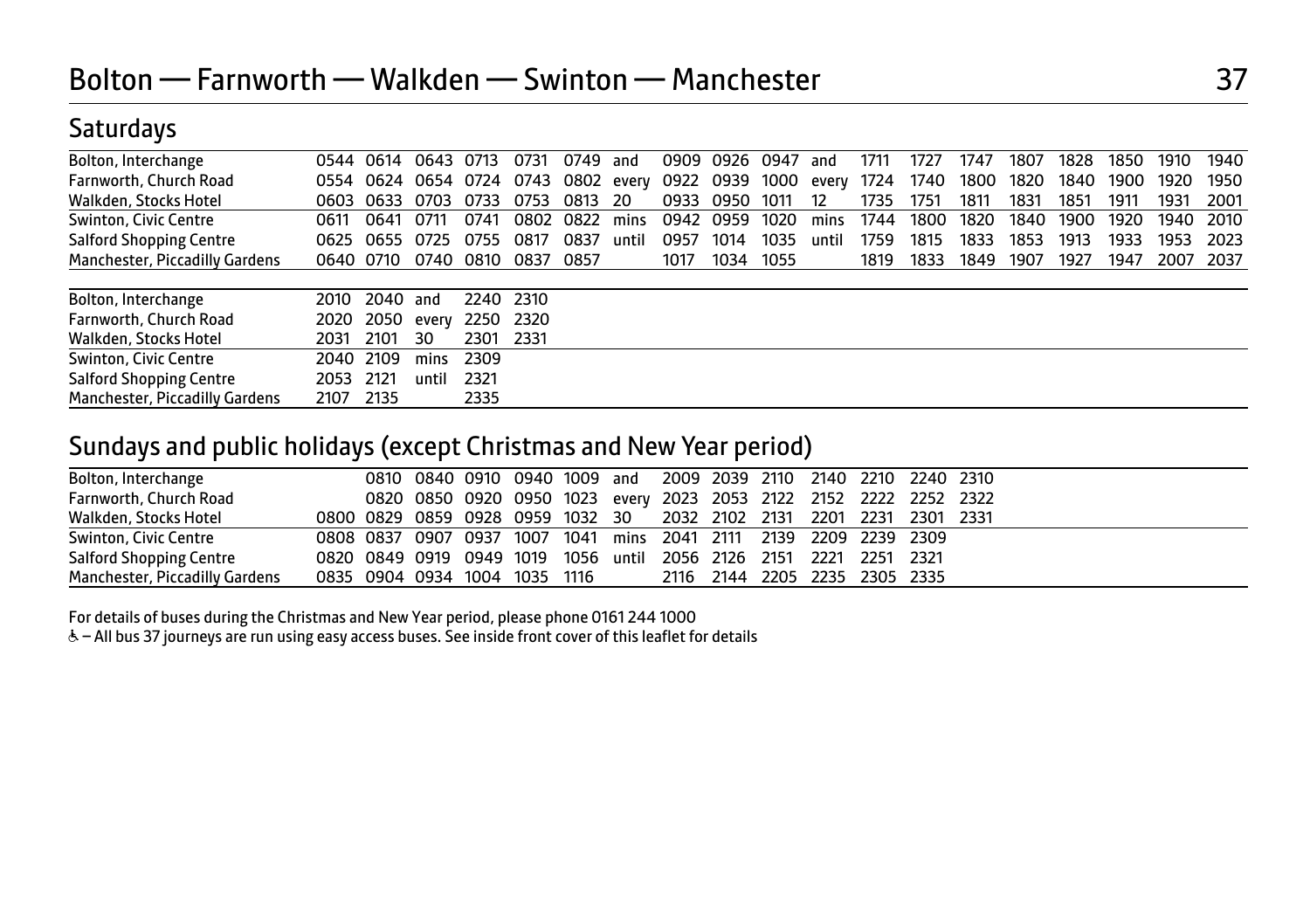# Mondays to Fridays

| Manchester, Piccadilly Gardens        |      | 0543 |      | 0608 |      | 0645 |      | 0659  | 0713 | 0726 | 0735  | 0749 | 0802 | 0815 | 0828 | 0845 | 0856 | 0906 | 0920 |
|---------------------------------------|------|------|------|------|------|------|------|-------|------|------|-------|------|------|------|------|------|------|------|------|
| <b>Salford Shopping Centre</b>        |      | 0558 |      | 0623 |      | 0705 |      | 0719  | 0733 | 0745 | 0755  | 0809 | 0822 | 0834 | 0846 | 0901 | 0913 | 0925 | 0937 |
| Swinton, Church                       |      | 0611 |      | 0636 |      | 0720 |      | 0734  | 0748 | 0801 | 0811  | 0825 | 0838 | 0849 | 0901 | 0916 | 0928 | 0940 | 0952 |
| Walkden, Ellesmere Centre             | 0550 | 0619 | 0638 | 0644 | 0704 | 0728 | 0740 | 0744  | 0759 | 0812 | 0822  | 0836 | 0849 | 0900 | 0912 | 0927 | 0939 | 0951 | 1003 |
| <b>Farnworth, Church Street</b>       | 0558 | 0628 | 0646 | 0653 | 0713 | 0737 | 0749 | 0754  | 0811 | 0824 | 0834  | 0848 | 0901 | 0912 | 0924 | 0939 | 0951 | 1003 | 1015 |
| Bolton, Interchange                   | 0610 | 0642 | 0659 | 0707 | 0727 | 0751 | 0803 | 0808  | 0825 | 0838 | 0849  | 0903 | 0916 | 0927 | 0939 | 0954 | 1006 | 1018 | 1030 |
|                                       |      |      |      |      |      |      |      |       |      |      |       |      |      |      |      |      |      |      |      |
| <b>Manchester, Piccadilly Gardens</b> | 0931 | 0944 | 0956 | 1006 |      | 20   | 31   | 43    | 55   | 06   | mins  | 1255 | 1307 | 1320 | 1331 | 1343 | 1355 | 1406 | 1420 |
| <b>Salford Shopping Centre</b>        | 0949 | 1001 | 1013 | 1025 | then | 37   | 49   | 01    | 13   | 25   | past  | 1313 | 1325 | 1337 | 1349 | 1401 | 1413 | 1425 | 1437 |
| Swinton, Church                       | 1004 | 1016 | 1028 | 1040 | at   | 52   | 04   | 16    | 28   | 40   | each  | 1328 | 1340 | 1352 | 1404 | 1416 | 1428 | 1440 | 1452 |
| Walkden, Ellesmere Centre             | 1015 | 1027 | 1039 | 1051 |      | 03   | 15   | 27    | 39   | 51   | hour  | 1339 | 1351 | 1403 | 1415 | 1427 | 1439 | 1451 | 1503 |
| Farnworth, Church Street              | 1027 | 1039 | 1051 | 1103 |      | 15   | 27   | 39    | 51   | 03   | until | 1351 | 1403 | 1415 | 1427 | 1439 | 1451 | 1503 | 1515 |
| Bolton, Interchange                   | 1042 | 1054 | 1106 | 1118 |      | 30   | 42   | 54    | 06   | 18   |       | 1406 | 1418 | 1430 | 1442 | 1454 | 1506 | 1518 | 1530 |
|                                       |      |      |      |      |      |      |      |       |      |      |       |      |      |      |      |      |      |      |      |
| Manchester, Piccadilly Gardens        | 1431 | 1443 | 1456 | 1506 | 1520 | 1531 | 1543 | 1556  | 1610 | 1626 | 1640  | 1652 | 1706 | 1720 | 1732 | 1747 | 1800 | 1812 | 1824 |
| <b>Salford Shopping Centre</b>        | 1449 | 1503 | 1515 | 1528 | 1539 | 1552 | 1605 | 1617  | 1632 | 1647 | 1702  | 1712 | 1728 | 1742 | 1754 | 1809 | 1821 | 1832 | 1845 |
| Swinton, Church                       | 1504 | 1518 | 1531 | 1544 | 1556 | 1609 | 1622 | 1634  | 1649 | 1704 | 1719  | 1729 | 1745 | 1759 | 1811 | 1826 | 1839 | 1849 | 1900 |
| Walkden, Ellesmere Centre             | 1516 | 1530 | 1543 | 1556 | 1611 | 1625 | 1638 | 1650  | 1705 | 1720 | 1735  | 1745 | 1801 | 1813 | 1825 | 1840 | 1853 | 1903 | 1912 |
| Farnworth, Church Street              | 1528 | 1542 | 1555 | 1608 | 1625 | 1639 | 1652 | 1704  | 1719 | 1734 | 1749  | 1759 | 1815 | 1827 | 1839 | 1854 | 1905 | 1915 | 1922 |
| Bolton, Interchange                   | 1543 | 1558 | 1612 | 1625 | 1642 | 1656 | 1709 | 1721  | 1736 | 1751 | 1806  | 1816 | 1830 | 1842 | 1854 | 1909 | 1917 | 1927 | 1933 |
| Manchester, Piccadilly Gardens        | 1836 | 1850 | 1902 | 1914 | 1926 | 1945 | 2010 | and   | 0010 |      |       |      |      |      |      |      |      |      |      |
| <b>Salford Shopping Centre</b>        | 1857 | 1908 | 1918 | 1930 | 1942 | 2001 | 2026 | every | 0026 |      |       |      |      |      |      |      |      |      |      |
| Swinton, Church                       | 1910 | 1922 | 1931 | 1943 | 1955 | 2014 | 2039 | 30    | 0039 |      |       |      |      |      |      |      |      |      |      |
| Walkden, Ellesmere Centre             | 1920 | 1930 | 1939 | 1951 | 2003 | 2022 | 2047 | mins  | 0047 |      |       |      |      |      |      |      |      |      |      |
| <b>Farnworth, Church Street</b>       | 1930 | 1938 | 1945 | 1957 | 2009 | 2028 | 2053 | until | 0053 |      |       |      |      |      |      |      |      |      |      |
| Bolton, Interchange                   | 1941 | 1949 | 1956 | 2008 | 2020 | 2039 | 2104 |       | 0104 |      |       |      |      |      |      |      |      |      |      |
|                                       |      |      |      |      |      |      |      |       |      |      |       |      |      |      |      |      |      |      |      |

& - All bus 37 journeys are run using easy access buses. See inside front cover of this leaflet for details

**Summer times:** between mid July and early September, some timetables will be different. Check www.tfgm.com for details